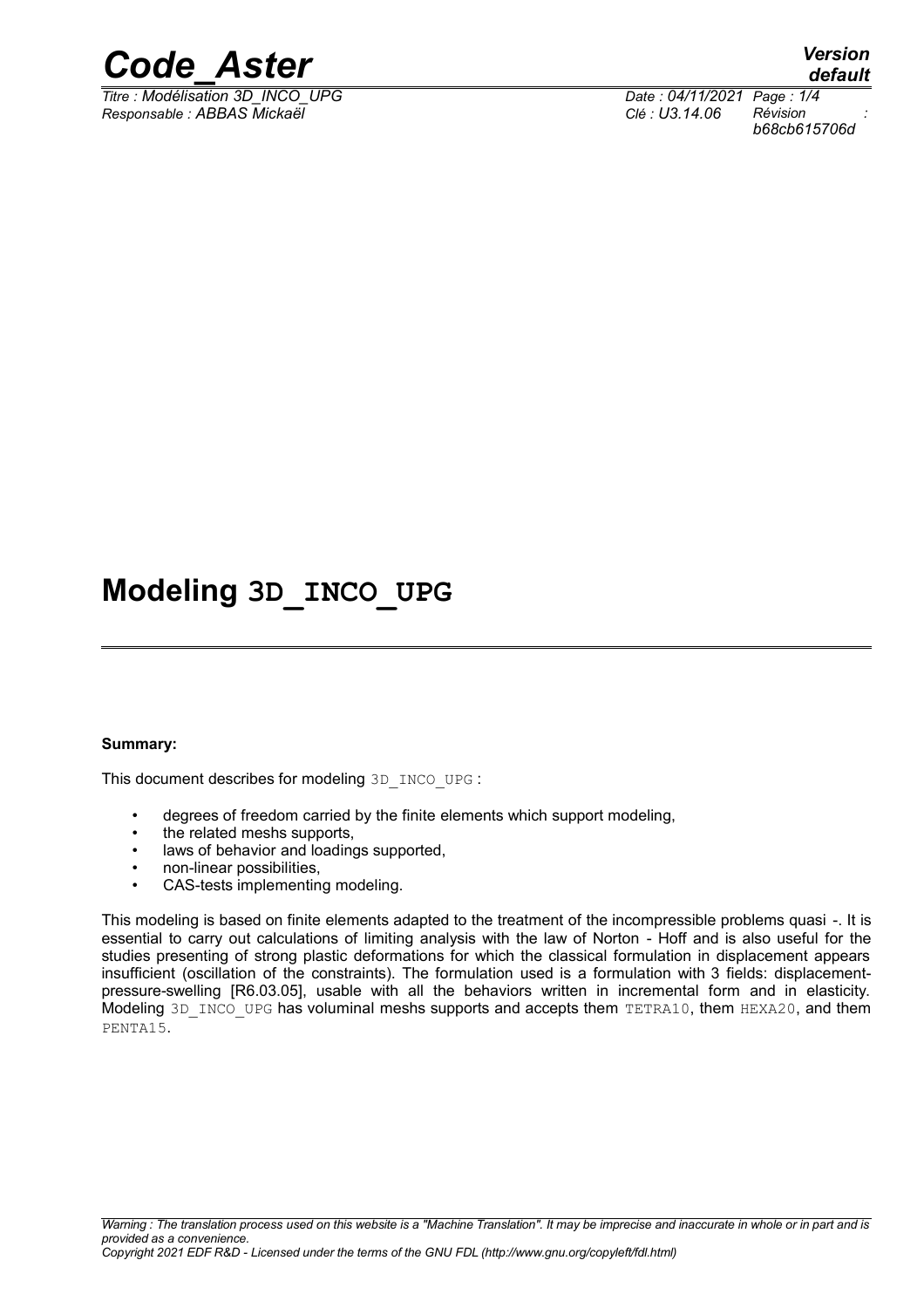# *Code\_Aster Version*

*Titre : Modélisation 3D\_INCO\_UPG Date : 04/11/2021 Page : 2/4 Responsable : ABBAS Mickaël Clé : U3.14.06 Révision :*

# **1 Discretization**

### **1.1 Degrees of freedom**

| <b>Modeling</b> | Degree of freedom to all the<br>nodes | Degree of freedom only to the nodes<br>tops |
|-----------------|---------------------------------------|---------------------------------------------|
| ЗD              | DX, DY, DZ                            | CLOSE $(*)$ , GONF                          |

\* no kinematic condition can be imposed on the degree of freedom NEAR.

### **1.2 Mesh support of the matrices of rigidity**

For modeling 3D, the meshs support of the finite elements can be tetrahedrons, hexahedrons or prisms.

| <b>Modeling</b> | Mesh    | Interpolation in<br>displacements | Interpolation in<br>pressure and swelling |
|-----------------|---------|-----------------------------------|-------------------------------------------|
| ЗD              | TETRA10 | Quadratic                         | Linear                                    |
|                 | HEXA20  | Quadratic                         | Linear                                    |
|                 | PENTA15 | Quadratic                         | Linear                                    |

### **1.3 Mesh support of the surface loadings**

| <b>Modeling</b> | Mesh  | Interpolation in displacements |
|-----------------|-------|--------------------------------|
|                 | TRIA6 | Quadratic                      |
|                 | OUAD8 | Quadratic                      |

# **2 Supported loadings**

Loadings available under AFFE\_CHAR\_MECA\_are the following:

• 'FORCE\_ARETE'

Allows to apply forces linear, with one edge of element voluminal.

• 'FORCE\_FACE'

Allows to apply surface forces on one face of voluminal element.

• 'FORCE \_INTERNE'

Allows to apply voluminal forces.

• 'GRAVITY'

Allows to apply a loading of type gravity.

• 'PRES\_REP'

Allows to apply a pressure to a field of continuous medium.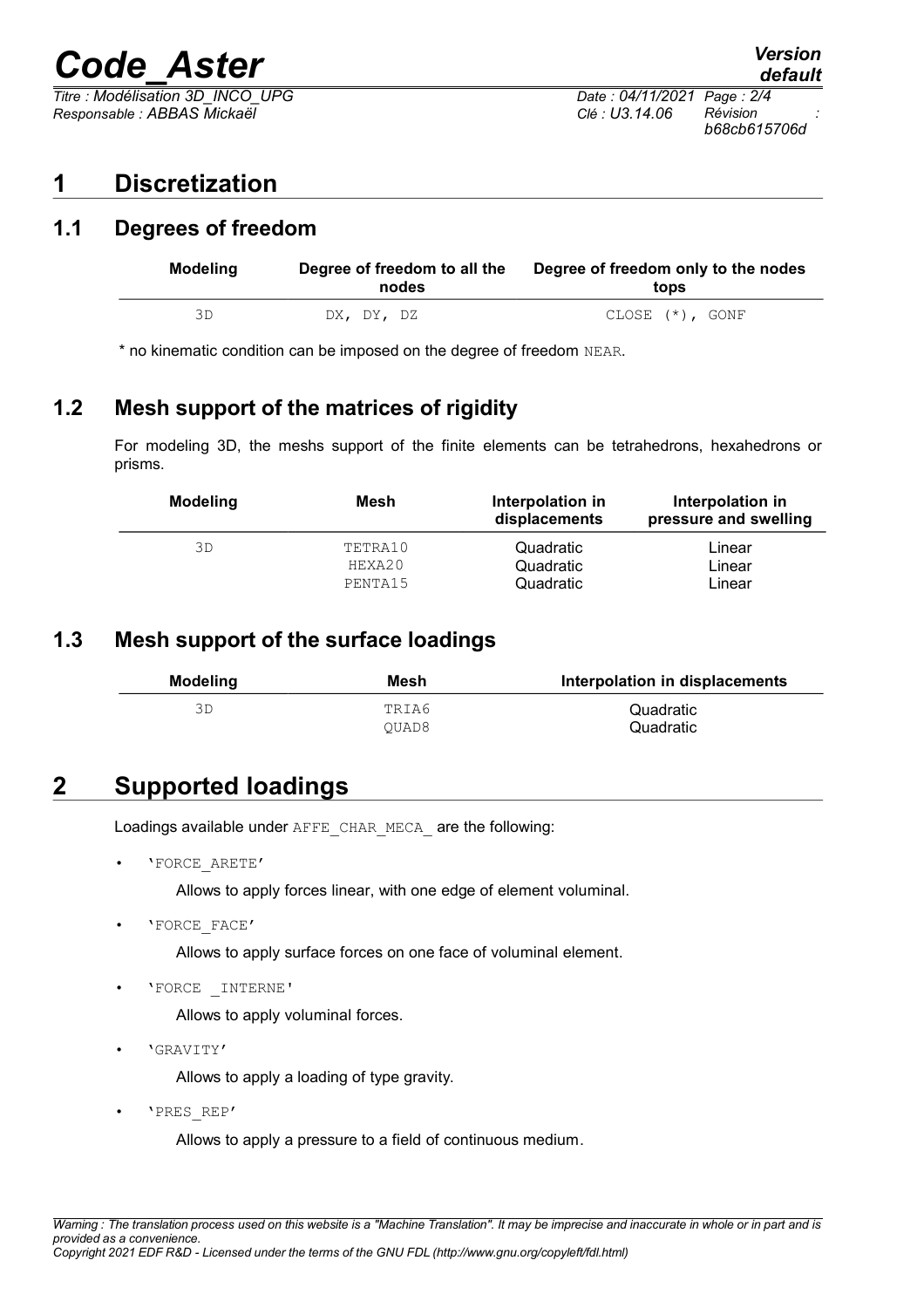# *Code\_Aster Version*

*Titre : Modélisation 3D\_INCO\_UPG Date : 04/11/2021 Page : 3/4 Responsable : ABBAS Mickaël Clé : U3.14.06 Révision :*

*b68cb615706d*

# **3 Non-linear possibilities**

### **3.1 Laws of behavior**

All the laws of behavior usable on meshs of continuous mediums have a physical direction for these modelings and are easily affected as from the moment when they are accessible from BEHAVIOR in STAT\_NON\_LINE (Cf [U4.51.11]). Or in MECA\_STATIQUE (linear rubber band in small deformations)

Let us announce that a law of behavior is specific to this modeling (dedicated to the calculation of limiting load, cf [R7.07.01]):

**/ ' NORTON\_HOFF '**

### **3.2 Deformations**

Deformations available, used in the relations of behavior under the keyword DEFORMATION for the operators STAT\_NON\_LINE, DYNA\_NON\_LINE and CALCULATION are (cf [U4.51.11]):

/ 'SMALL'

The deformations used for the relation of behavior are the linearized deformations.

- / 'SIMO\_MIEHE'
	- 'GDEF\_LOG'

Allows to carry out calculations in great plastic deformations.

In MECA STATIQUE, one is in elasticity small deformations.

#### **3.3 Method of Newton**

For the resolution of the problem by the method of Newton-Raphson in the non-linear oéprateurs, the elastic matrix is not available. It is thus necessary to use under the keyword NEWTON for the operators STAT\_NON\_LINE and DYNA\_NON\_LINE (Cf [U4.51.11]):

**/ PREDICTION = 'TANGENT'**

The phase of prediction is carried out with the tangent matrix.

**/ MATRIX = 'TANGENT'**

The matrix used for the iterations total is the tangent matrix

**Note:**

*The formulation used leads to nonpositive matrices and the current solveurs cannot solve always well the linear systems which are associated for them. In the event of difficulty of convergence, it can thus be useful to test the other solveurs available in the code or the other methods of renumérotations (cf [U4.50.01]).*

# **4 Examples of implementation: CAS-tests**

- Small deformations:
	- SSLV130A [V3.04.130]: Analysis of a hollow roll into incompressible, subjected to an internal pressure.
	- Great deformations:
		- SSNV112A [V6.04.112]: Analysis of a hollow roll into incompressible in great deformations, subjected to an internal radial displacement.

*Warning : The translation process used on this website is a "Machine Translation". It may be imprecise and inaccurate in whole or in part and is provided as a convenience.*

*Copyright 2021 EDF R&D - Licensed under the terms of the GNU FDL (http://www.gnu.org/copyleft/fdl.html)*